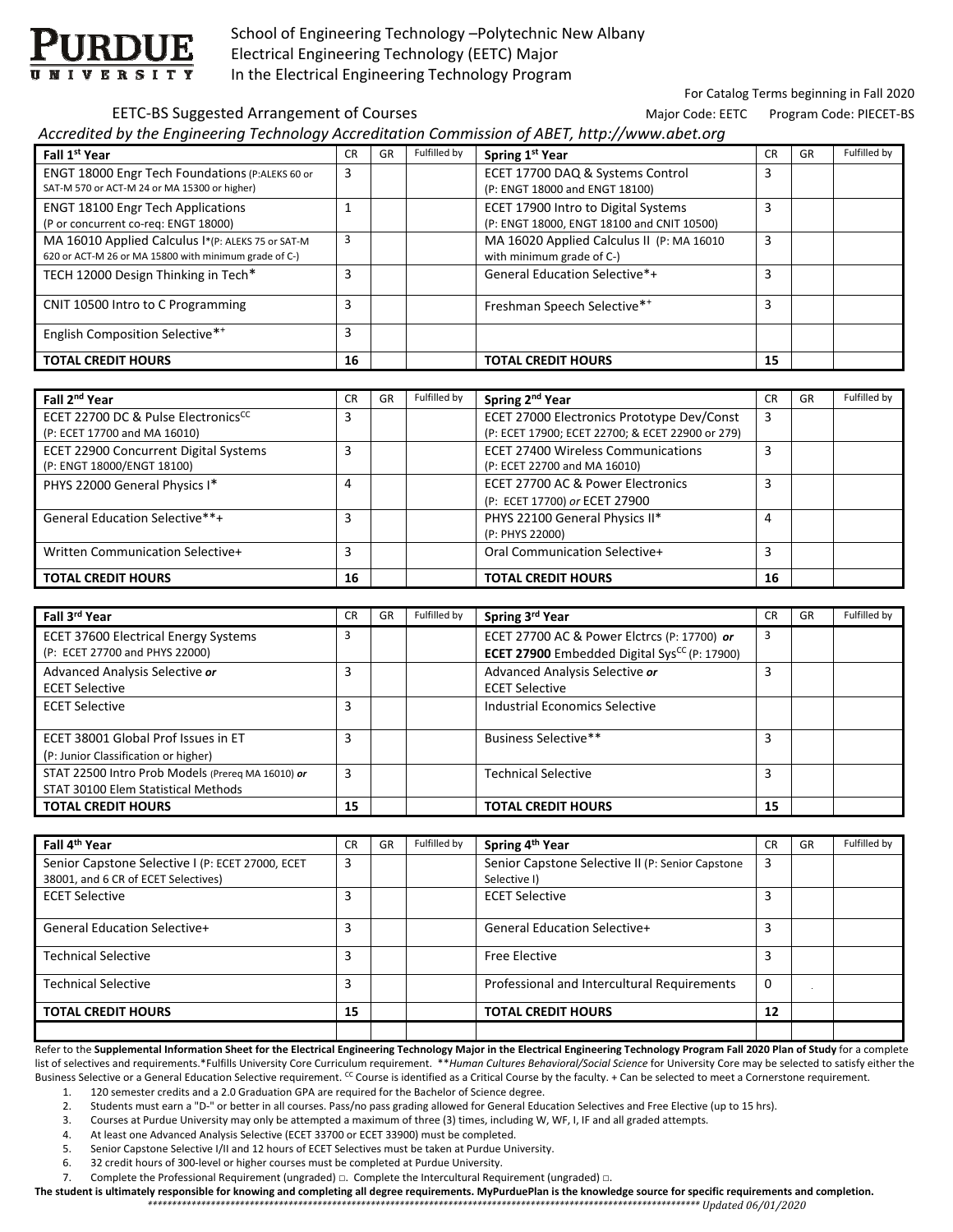#### **Polytechnic New Albany**

#### Supplemental Information for the Electrical Engineering Technology (EETC) major in the Electrical Engineering Technology Program **Fall 2020 Plan of Study**

**ECET Selectives** (12 hours):Please note that not all ECET Selectives are offered every year and not all ECET Selectives are taught at all locations.

| <b>ECET 30201 Introduction to Industrial Controls</b> | ECET 33500 Computer Arch & Perform Eval          | ECET 38600 Bldg Elec Codes & Std Practices    |
|-------------------------------------------------------|--------------------------------------------------|-----------------------------------------------|
| ECET 31100 Elec Syst & Signals in Healthcare          | ECET 33700 Continuous Systems Analysis & Desn    | <b>ECET 38800 Analog IC Applications</b>      |
| <b>ECET 31410 Military RF Electronic Applications</b> | <b>ECET 33900 Digital Signal Processing</b>      | ECET 42301 Elec Vehicle Integr/Fabrication    |
| <b>ECET 31800 Foundations of Audio Electronics</b>    | ECET 34900 Advanced Digital Systems              | ECET 42800 Audio Electronics-Selected Topics  |
| ECET 32100 Introduction to Nanotechnology             | ECET 35901 Computer Based DAQ Applications       | ECET 43600 Elec Power Tran Distrib & Smart    |
| ECET 32300 Intro to Electric Vehicle Systems          | ECET 36400 Fundamentals of Electromagnetics      | Control                                       |
| <b>ECET 32700 Instrumentation and DAQ Design</b>      | ECET 36900 Applied Computer Vision               | ECET 43900 Advanced Digital Signal Processing |
| <b>ECET 32900 Adv Embedded Digital Systems</b>        | <b>ECET 37201 Continuous Control Electronics</b> | ECET 44400 Wireless Systems: Design & Meas    |
| ECET 33300 Power Electronics in Energy Systems        | <b>ECET 37300 Applied Electronic Drives</b>      | ECET Co-op Sessions 4 and 5                   |

**Advanced Analysis Selective** (3 hours): ECET 33700 Continuous Systems Analysis & Design or ECET 33900 Digital Signal Processing. Offerings of Advanced Analysis Selectives will vary by semester and location.

**ECET Senior Capstone Selectives I and II** (6 hours): Senior Capstone Selectives I and II must be taken in consecutive semesters to count toward degree requirements. Select one pair of Senior Capstone Selectives I and II:

- ECET 43000 Product/Project Management *and* ECET 46000 Project Design and Development
- ECET 43100 International Capstone Plan *and* ECET 46100 International Capstone Project Execution
- ENGT 48000 Engineering Technology Capstone I *and* ENGT 48100 Engineering Technology Capstone II

**Technical Selectives** (9 hours) from the following departments and Colleges. Limitations in courses or areas are noted below.

- **ECET**: ECET 29900 is limited to 3 credit hours.
- **College of Engineering**: ME 29700 and EPICS courses are each limited to 3 credit hours. First‐Year Engineering (ENGR) courses cannot be used.
- **Purdue Polytechnic Institute: MET, CGT, TLI, OLS, IET.** CNIT 13600 and CNIT 15501 cannot be used.
- **College of Science**: Additional lab‐based physics (PHYS), chemistry (CHM) and biology (BIOL) courses; Computer Science (CS) courses; and higher‐level mathematics (MA) courses: MA 26100, MA 26500 and MA 26600. CS 11000, CS 23500, CS 15800 and CS 15900 cannot be used.
- **College of Liberal Arts**: Up to 9 hours of THTR 25300, THTR 35300, THTR 55300, FVS 26100, FVS 33200, FVS 33700, or FVS 33800*.*

#### **English Composition Selective:**

**Freshman Speech Selective** COM 11400 Fund of Speech Com *or* **SCLA 10200 Crit Thinking and Com II**

ENGL 10600 First‐Year Compositon *or* ENGL 10800 Accel First‐Year Comp *or* **SCLA 10100 Crit Thinking and Com** I

**Written Communication Selective** ENGL 20500 Creative Writing *or* ENGL 30400 Adv. Composition *or* ENGL 42000 Business Writing *or* **ENGL 42100 Technical Writing** *or* ENGL 42400 Writ for High‐Tech Ind **Industrial Economics Selective** AGEC 33000 Mgmt Methods for Agricultural Sys AGEC 35200 Quantitative Techniques for Firm Decision Making **IET 33400 Econ Analysis of Tech Sys MGMT 20000 Intro Accounting** MGMT 21200 Business Accounting

**Oral Communication Selective**  (3 hours) Any communication (COM) course at the 200 level or higher

**Statistics Selective** STAT 22500 Intro Prob Models **STAT 30100 Elem Stat Methods**

**Business Selective and General Education Selective:** Either the Business Selective or the General Education Selective must be selected from the UCC approved list of courses for Human Culture: Behavior/Social Sciences (http://www.purdue.edu/provost/initiatives/curriculum/course.html).

**Business Selective** (3 hours): Select one of the following (courses that satisfy the UCC Human Cultures Behavior/Social Sciences (BSS) requirement are marked BSS).

- Any Agricultural Economics course (AGEC) at the 200‐level or higher: AGEC 20000 or higher.
- Any Economics (ECON) course at the 200‐level or higher: ECON 20000 or higher.
- Any Entrepreneurship (ENTR) course at the 200‐level or higher: ENTR 20000 or higher.
- Any Management (MGMT) course at the 200‐level or higher: MGMT 20000 or higher*.*
- Or select one of the following courses:

| AGEC 20300 Intro Microecon for Food &                               | ECON 21000 Prin of Economics (BSS) | OLS 28400 Leadership Principles                                           | IET 21400 Intro to Supply Chain Mgmt    |
|---------------------------------------------------------------------|------------------------------------|---------------------------------------------------------------------------|-----------------------------------------|
| Agribus (BSS)                                                       | ECON 25100 Microeconomics (BSS)    | OLS 32500 Meeting Management                                              | Tech                                    |
| AGEC 20400 Resource Econ & Environ                                  | ECON 25200 Macroecon (BSS)         | TLI 11200 Foundations of Org Leadership IET 34200 Warehouse and Inventory |                                         |
| Pol (BSS)                                                           | CSR 34200 Personal Finance         | TLI 15200 Business Prin for Org                                           | Mgmt                                    |
| AGEC 21700 Economics (BSS)                                          | OLS 25200 Human Relations in Org   | Leadership                                                                | IET 34300 Technical and Service Selling |
| AGEC 25000 Econ Geog of World Food and OLS 27400 Applied Leadership |                                    | TLI 21300 Project Management                                              | IET 34250 Purch and Contract Mgmt       |
| Resources (BSS)                                                     |                                    |                                                                           |                                         |

**General Education Selectives** (12 hours). Select 12 hours in one or more of the subject areas (disciplines) listed below, subject to the following conditions.

- One course must be from the UCC list of Human Cultures: Humanities.
- Only one of AGEC 21700 and ECON 21000 can be applied to the EETC Plan of Study.
- The General Education Selectives must be selected from the following subject areas (disciplines):

African Amer Studies (AAS) Art and Design (AD), American Studies (AMST) Anthropology (ANTH) Asian Amer Studies (ASAM) American Sign Language (ASL) Bands (BAND)

Classics (CLCS) Comparative Lit (CMPL) Communication (COM) Economics (ECON) English (ENGL) Foreign Languages (except for courses in a student's native language)

History (HIST) Interdisciplinary Studies (IDIS) Linguistics (LING) Music History & Theory (MUS) Philosophy (PHIL) Political Science (POL) Psychology (PSY)

Religious Studies (REL) Sociology (SOC) Theater (THTR) Women's Studies (WGSS ROTC (AFT, MSL, NS)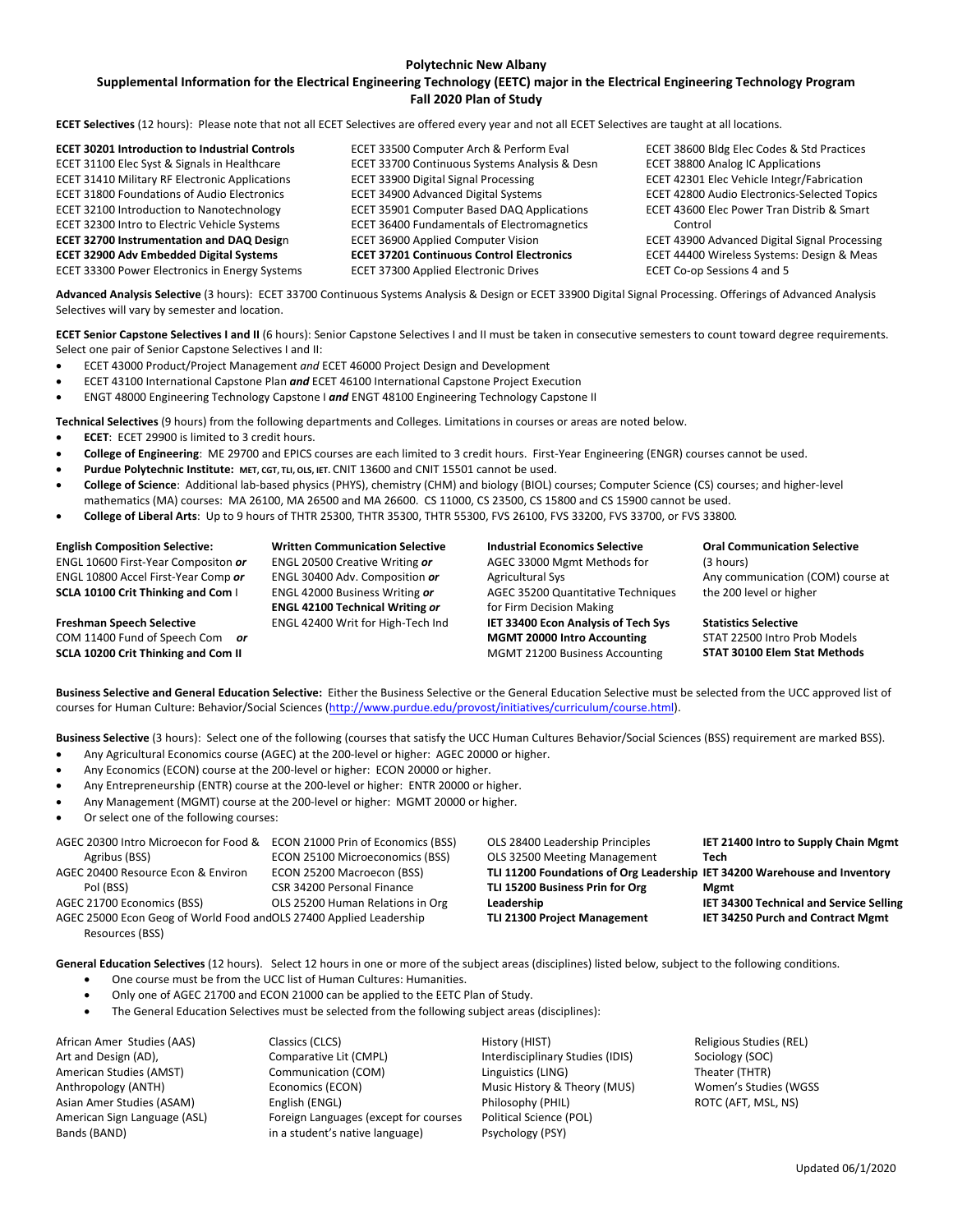**Free Elective** (3 hours). Any non‐remedial course(s).

**Upper‐level courses:** At least 32 hours of upper level (300 level or higher) must be completed at Purdue University; ECET Senior Capstone Selectives I and II and at least 12 hours of ECET Selectives must be completed at the Purdue University location conferring the degree.

**Minors**: Minors are offered through a variety of disciplines. The discipline offering the minor establishes the requirements. A minor is not required. The Electrical Engineering Technology Minor cannot be added to this major.

**Double majors:** Within the PIECET‐BS Program, double majors between AUET and CEGT and/or ENET are allowed without restriction. A double major with EETC requires an additional 12 credit hours of ECET courses. The additional courses will fulfil the EETC major for the purposes of double majors. The additional courses have the following restrictions:

- No 100-level courses may be used.
- Only three (3) credits of a 200‐level course may be used, excluding: ECET 22400 Electronics Systems, ECET 29000 International Experience and ECET 29900 Selected EET Subjects, which may not be used.
- All additional courses must be taken on the PWL and/or PSW campuses.

### **Professional Requirement**

The SOET Professional Experience requirement is intended to document those experiences which help expose SOET students to the expectations of their professional prior to graduation. This may occur through industrial experience, technical or administrative involvement with community service, military service, et cetera. Approval has been granted for the following experiences. Additional experiences may also satisfy this graduation requirement. Requests for approval should be submitted to the SOET Curriculum Subcommittee Chair for consideration, allowing at least four academic weeks for review and response.

| Table 1. Approved Professional Experiences |                                                                                                                             |  |  |  |  |
|--------------------------------------------|-----------------------------------------------------------------------------------------------------------------------------|--|--|--|--|
| Approval by                                | Experience                                                                                                                  |  |  |  |  |
| Automatic                                  | Any TECH Professional Practice course (co-op, intern, etc.)                                                                 |  |  |  |  |
| Automatic                                  | MET 29900 Internship for Credit                                                                                             |  |  |  |  |
| Automatic                                  | EPICS courses, minimum of two                                                                                               |  |  |  |  |
| Advisor                                    | Any approved internship (assuming student and/or employer provide documentation)                                            |  |  |  |  |
| Advisor                                    | Military service (ROTC completion, reservist, active duty, veteran)                                                         |  |  |  |  |
| Faculty                                    | Supervised undergraduate research experiences or laboratory assistantships (e.g., employed in the<br>AEL as lab technician) |  |  |  |  |
| Faculty                                    | Independent study – by petition to ensure the project meets the spirit of the requirement                                   |  |  |  |  |
| Faculty                                    | Professional society/club activities (e.g., led the Solar Racing team) - by petition                                        |  |  |  |  |
| Faculty                                    | Any approved employment or industry project                                                                                 |  |  |  |  |

# **Table 1: Approved Professional Experiences**

\* Approval Key:

- Automatic student participation in this professional experience is already documented through existing means.
- Advisor advisor reviews student's experience to determine if it meets the spirit of the Professional Experience requirement.
- Faculty designated committee reviews student's experience to determine if it meets the spirit of the Professional Experience requirement

## **Intercultural Requirement**

Step 1: Complete the Pre‐test Intercultural Development Inventory Assessments (1st year) Step 2: Complete one (1) of the following global experiences:\*

- Participate in A Purdue University international capstone, collaborative project, or
- Participate in an international internship (international location), or
- Participate in a full semester abroad program program, or
- Complete 3 credit hours from the Polytechnic list of recommended Global/Cultural courses.

Step 3: Complete the Post‐test Intercultural Development Inventory Assessments (4th year)

NOTE FOR TRANSFER/CODO STUDENTS: Transfer and CODO students with less than 75 credit hours remaining to completed their Polytechnic Plan of Study are exempt from Step 1 (taking the IDI Pre‐test).

\*Global experiences must take place during the time of enrollment in Polytechnic to complete Step 2. Experiences taken place prior to a student's initial enrollment will not serve to complete Step 2. Intercultural competencies gained on experiences prior to Polytechnic enrollment will be captured as baseline data on a student's IDI.